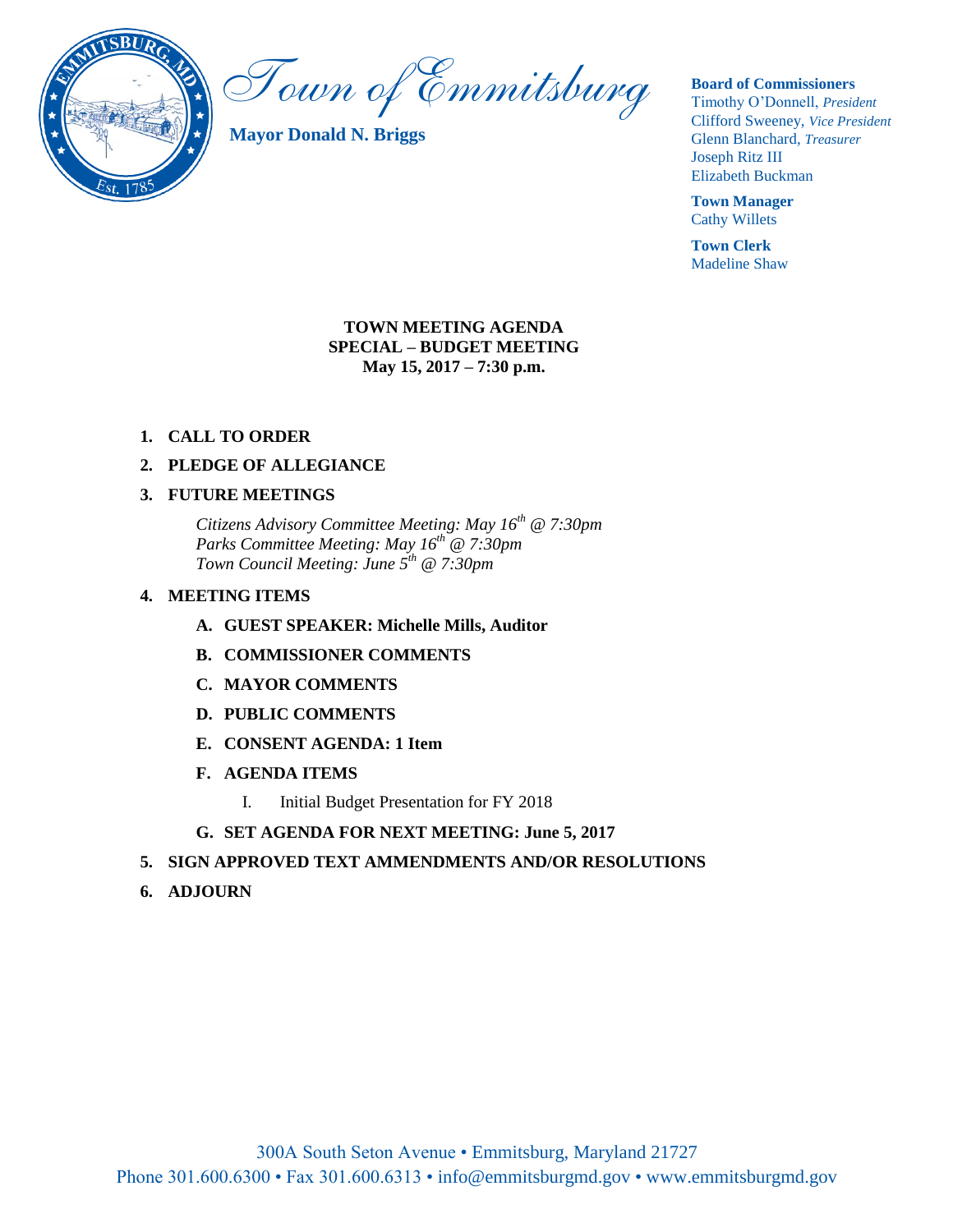# **A. GUEST SPEAKER:** Michelle Mills, Auditor

# **B. COMMISSIONER COMMENTS**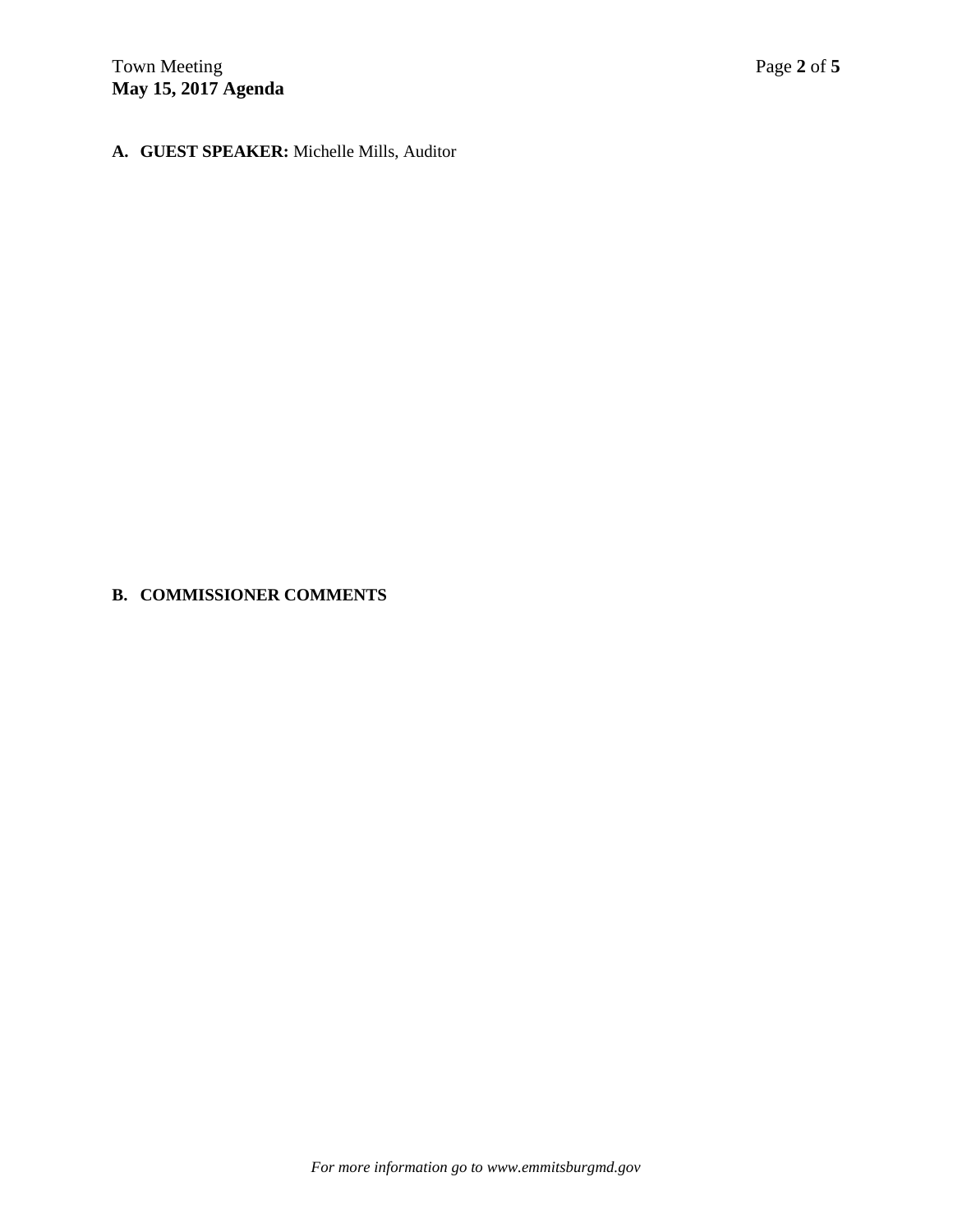# **C. MAYOR COMMENTS**

## **D. PUBLIC COMMENTS**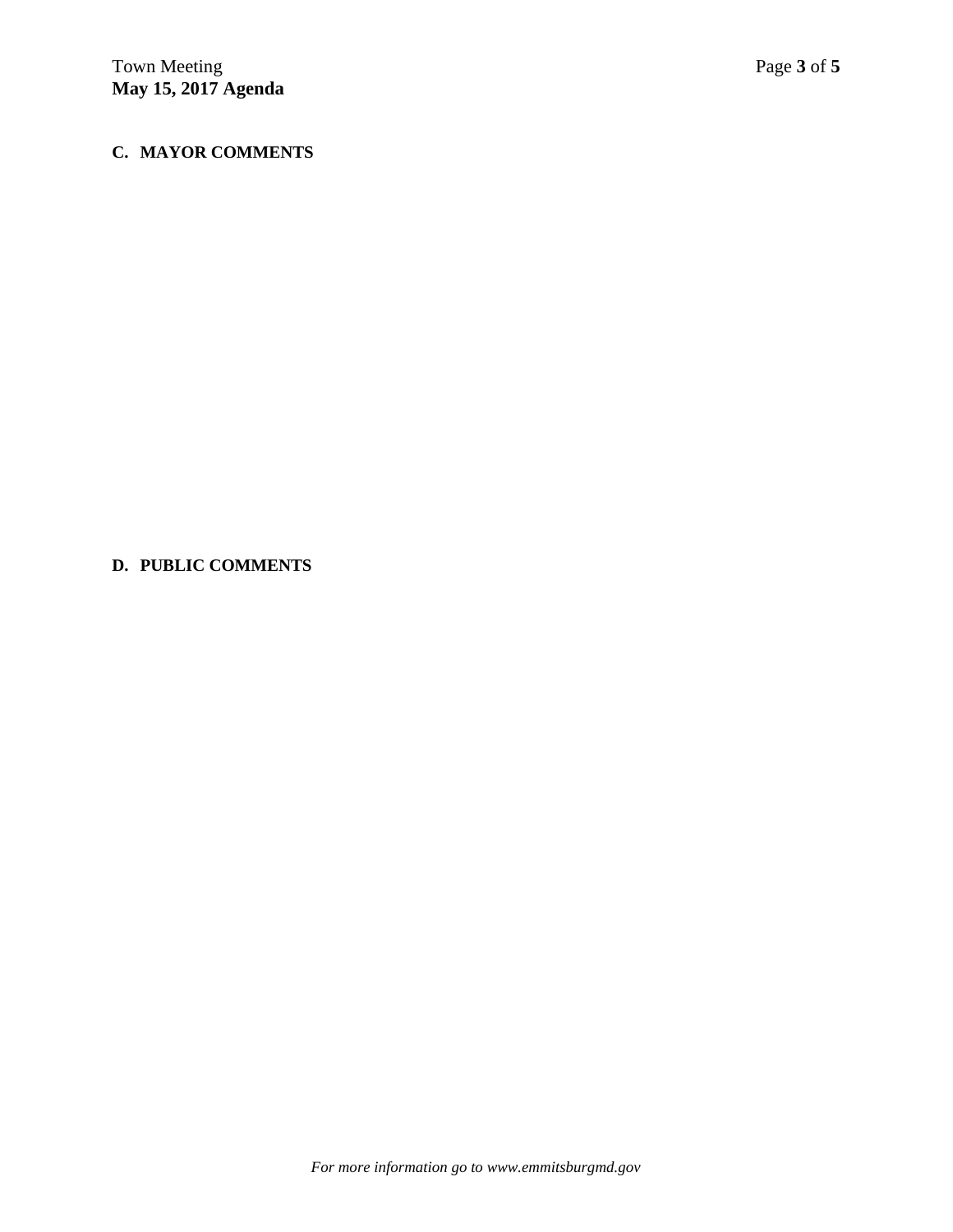**E. CONSENT AGENDA:** To lift the Phase 1 water restrictions.

## **F. AGENDA ITEMS**

**I. Initial Budget Presentation for FY 2018:** Presentation by town staff.